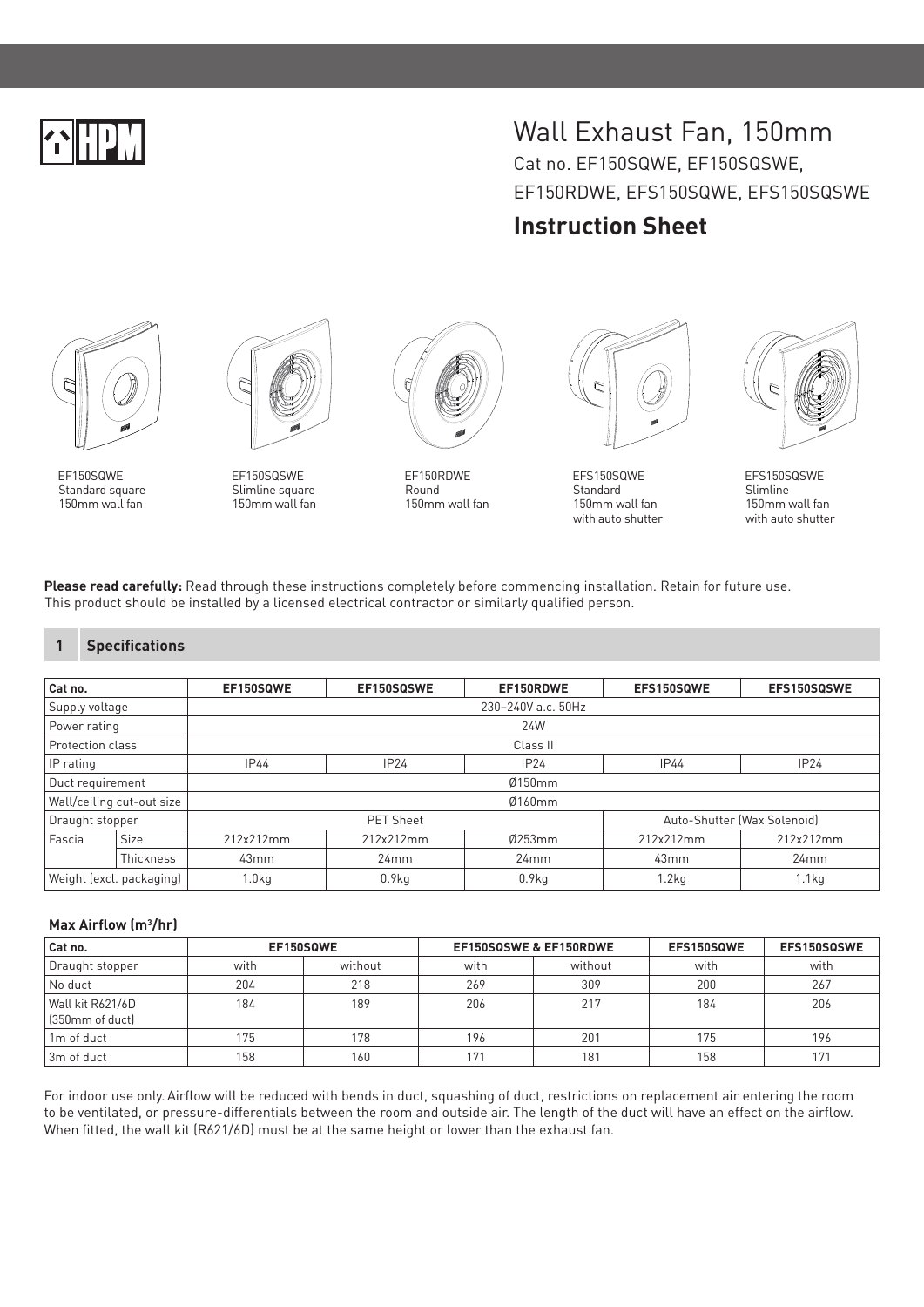### **2 Mounting**

These exhaust fans are designed primarily for wall-mounting. They may be vented in to a cavity wall or in to the roof space in the ceiling. Alternatively, the fan may be ducted through an outside wall (with the addition of ducting and an outside grille). Protrusions into wall/ceiling cavity are as per below figures.

250mm



### **CAUTION:**

Regulations concerning the discharge of air must be fulfilled. Local building codes may require venting to the outside. Locate in accordance with the requirements of the Wiring Rules AS/NZS 3000 relating to damp situations.

Note: Steam will only be removed if there is sufficient flow of air through the room. Ensure adequate inlet openings in the room are provided, for example through windows, vents or under the door. Air-flow paths from room inlets to fan should ideally pass over surfaces where condensation may form.



The flaps of the Auto-Shutter are driven by a thermoactuator. Due to this, the flaps will take time to open/close when the exhaust fan is switched on/off. Time to Open: 30 – 60 seconds

Time to Close: 120 – 200 seconds